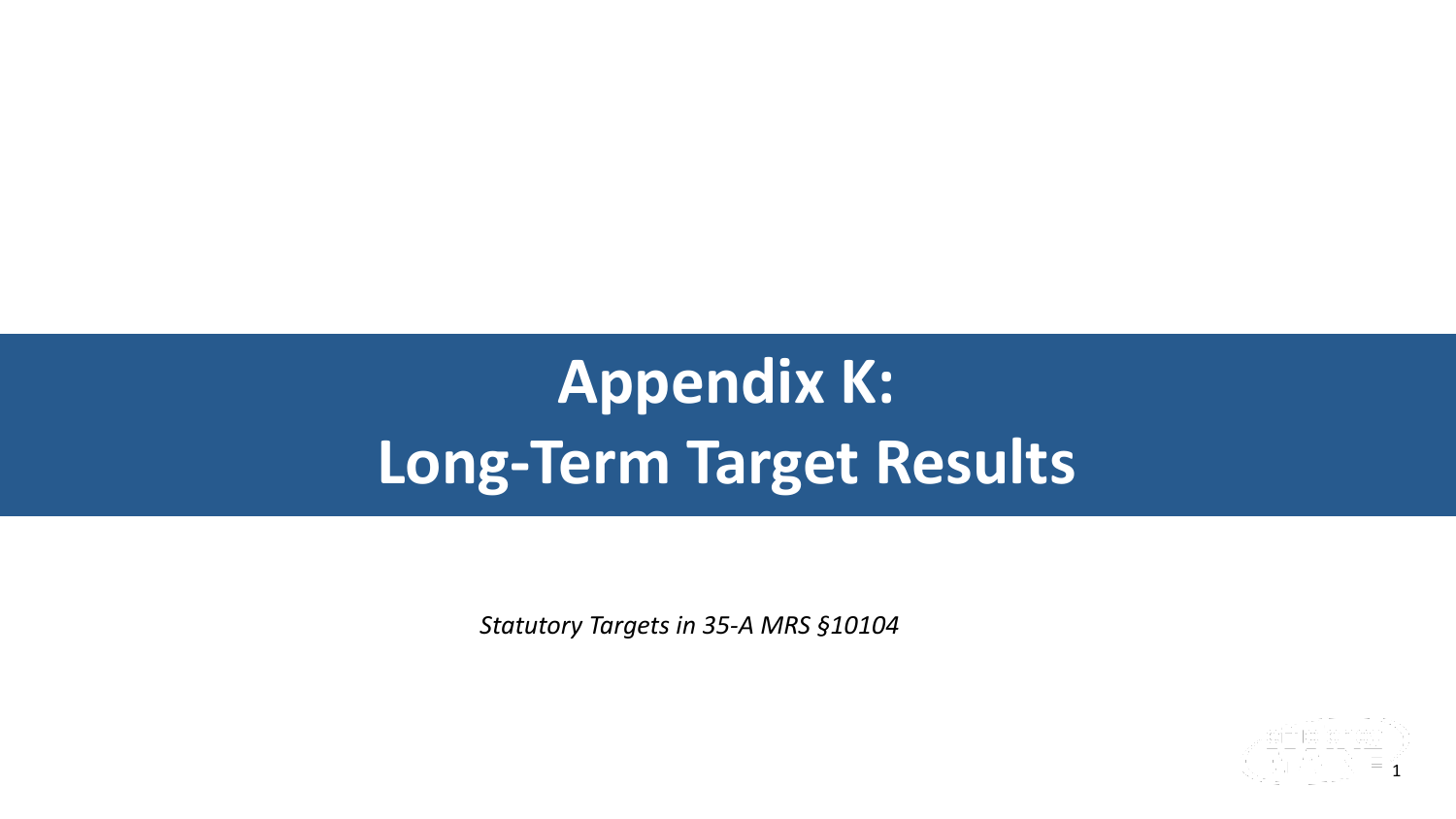

# **Reduce Energy Costs, Including Residential Heating Costs**

- Statute provides the general goal, not a specific target cost reduction
- Annual and lifetime energy cost reductions achieved through the Trust's programs can be found in the Trust's Annual Reports
	- o <https://www.efficiencymaine.com/about/library/reports/>

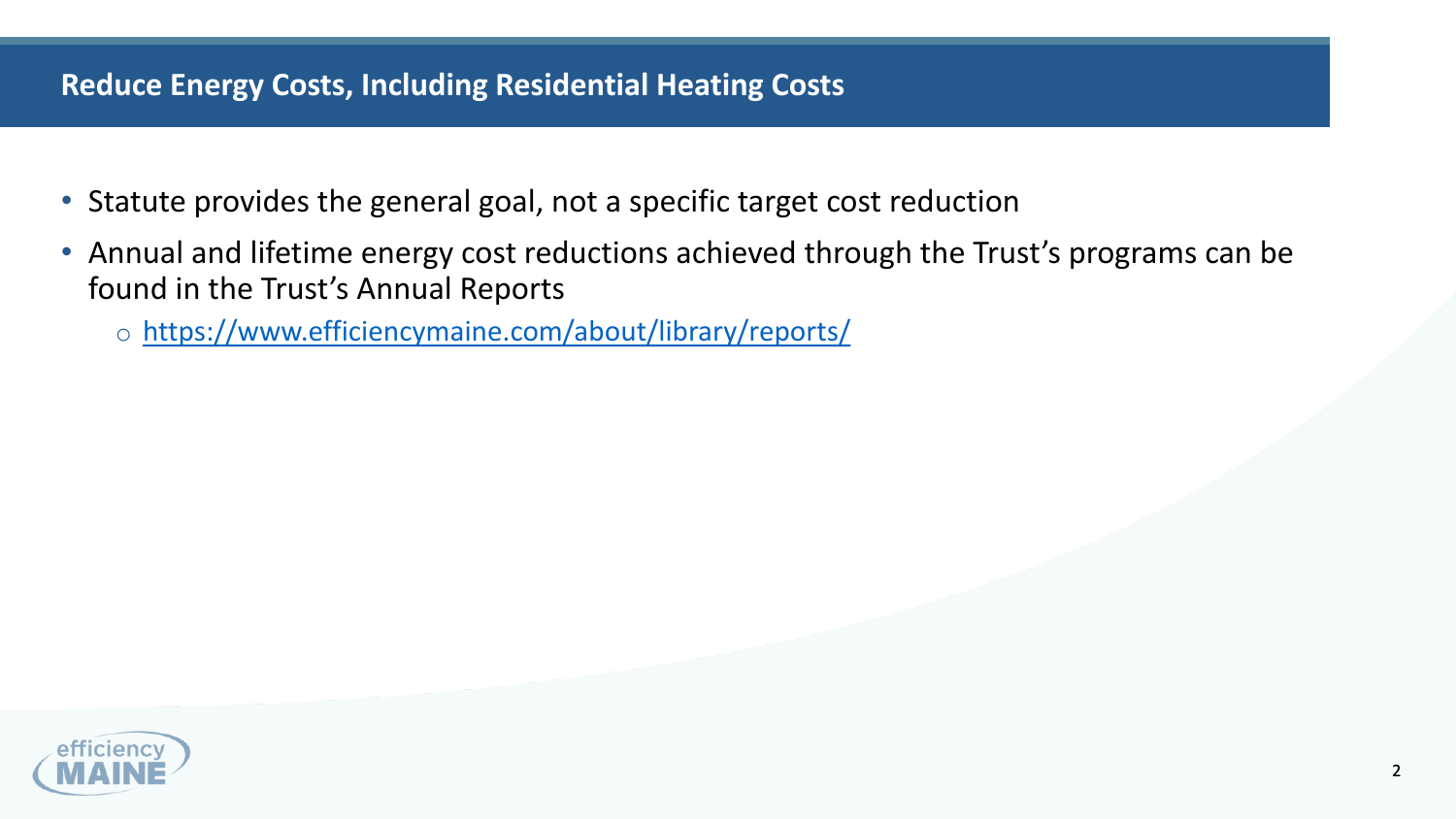

## **Weatherize All Homes By 2030**



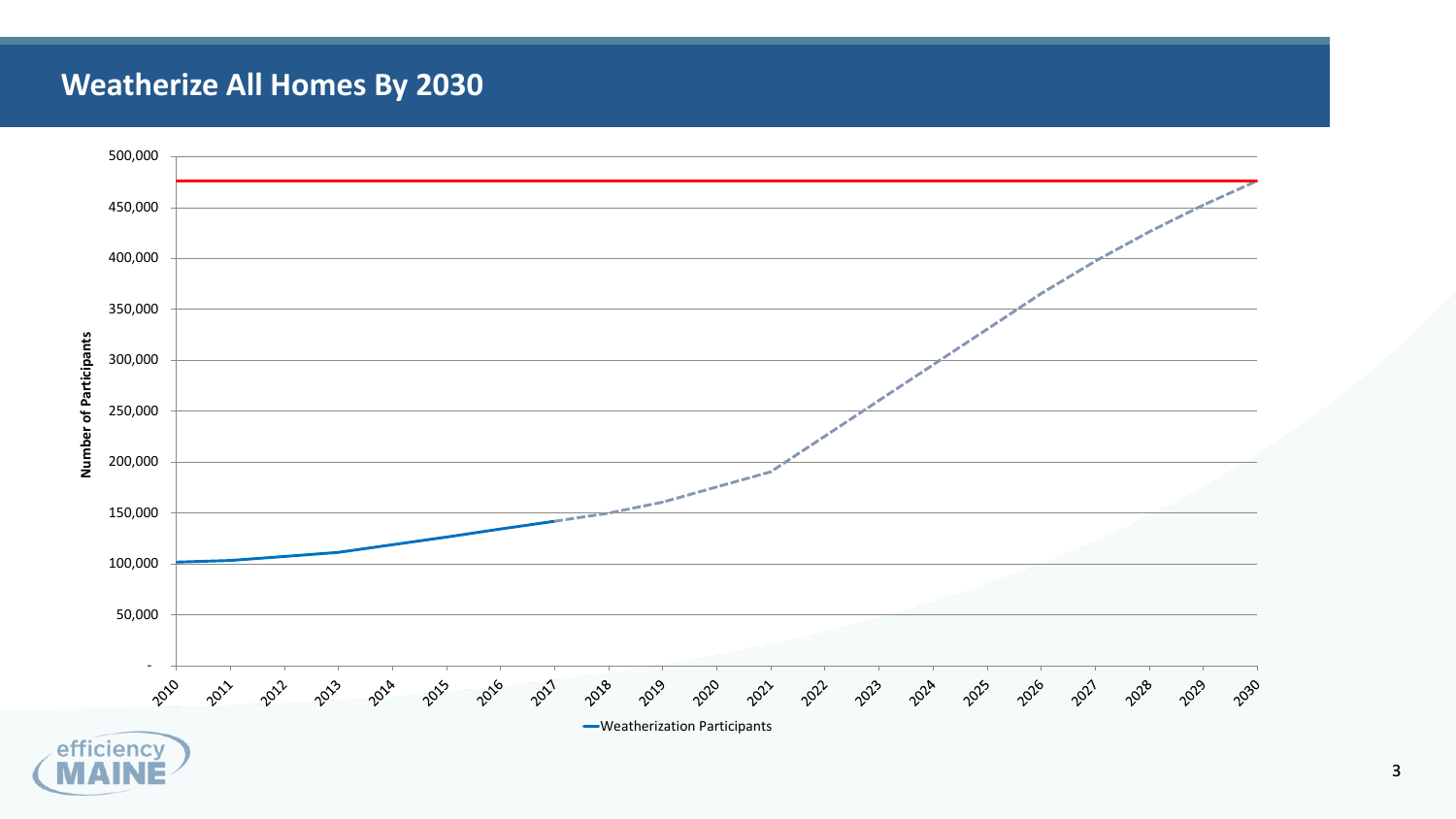

# **Reduce Peak-Load Electricity Demand by 300 MW by 2020**

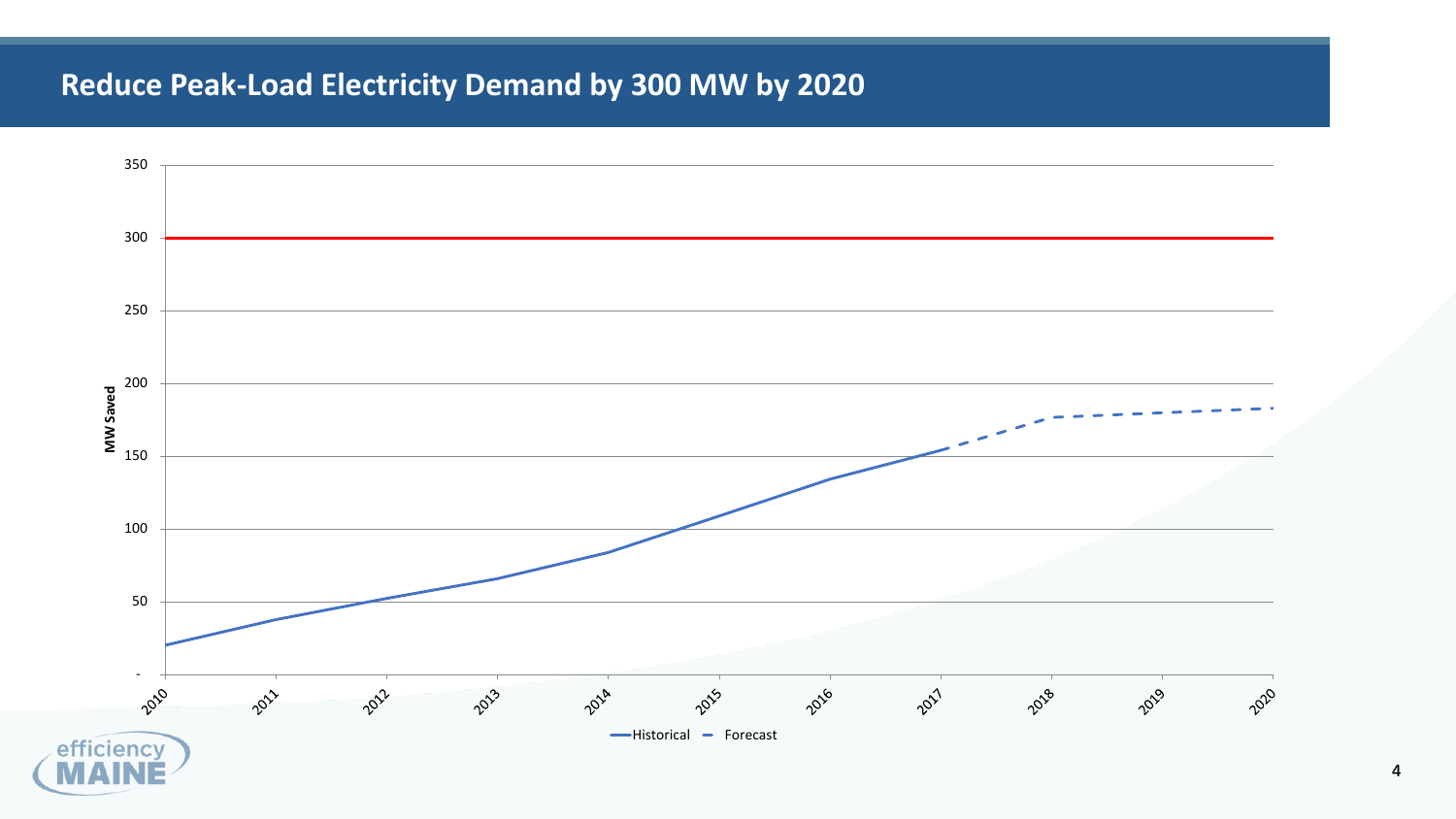



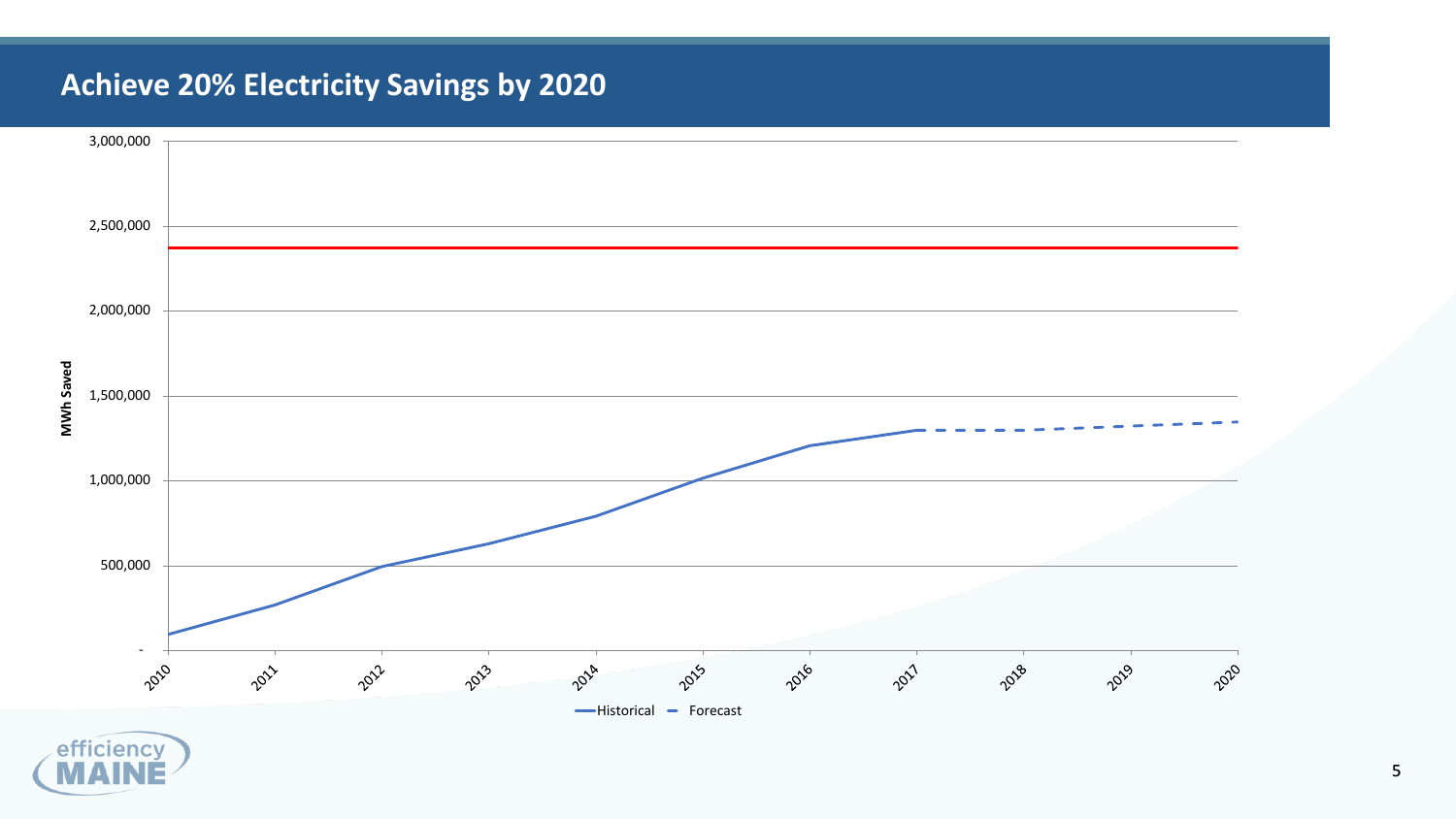

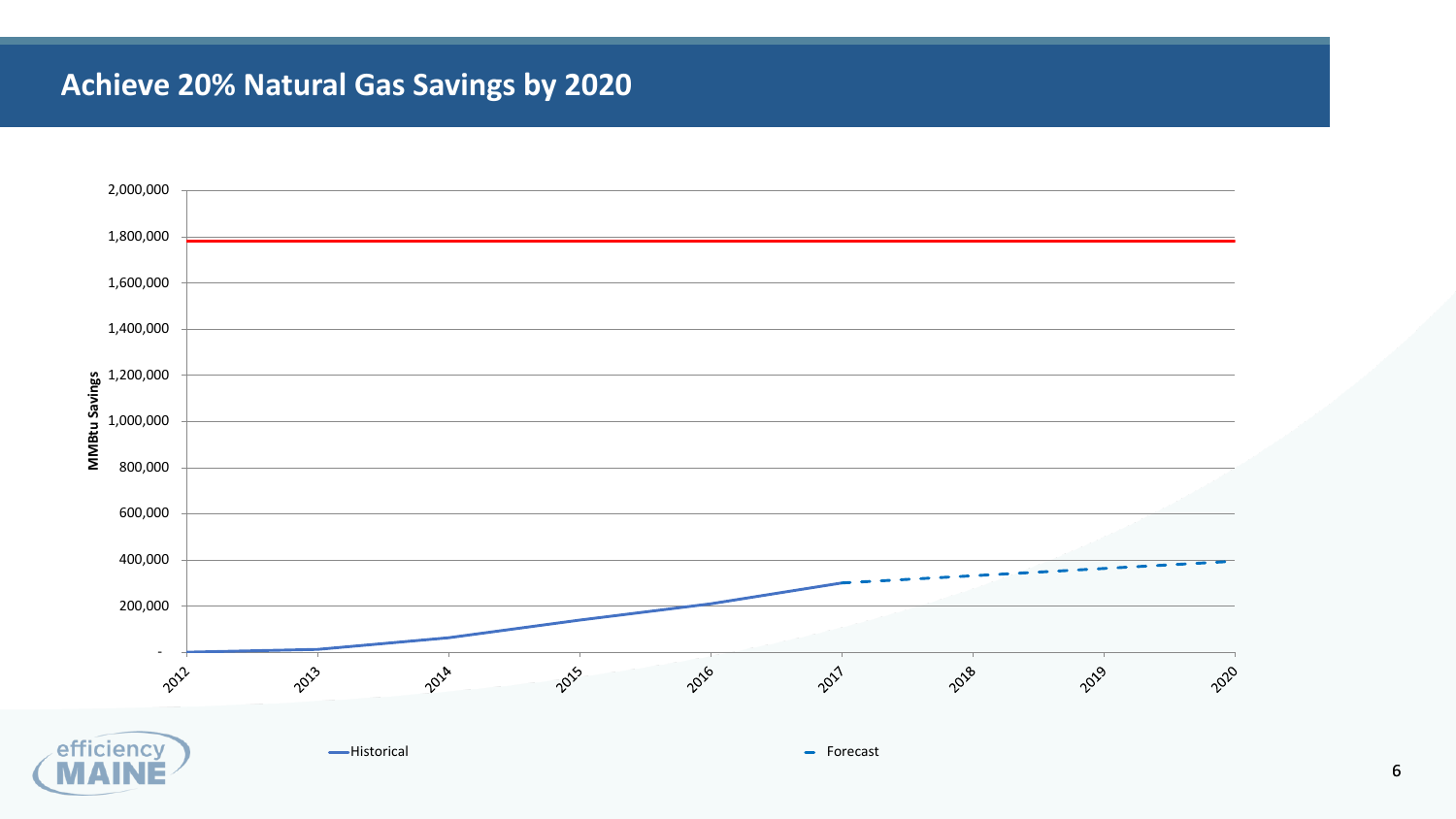

## **Building Stable Private Sector Jobs**

• Goal: *Creating stable private sector jobs providing alternative energy and energy efficiency* 

• From FY 2011 through the end of Triennial Plan III (FY2019), the Trust estimates that it will

- *products and services in the State by 2020* o Does not specify numerical target
- The Trust assumes 9.3 "job-years" are created per million dollars invested through costeffective energy efficiency programs<sup>1</sup>
	- $\circ$  Job year = a full time equivalent job lasting one year
- have invested \$415 million, resulting in 3,863 job years

<sup>1</sup> "Assessing National Employment Impacts of Investment in Residential and Commercial Sector Energy Efficiency: Review and Example Analysis," Pacific Northwest National Laboratory, June 2014